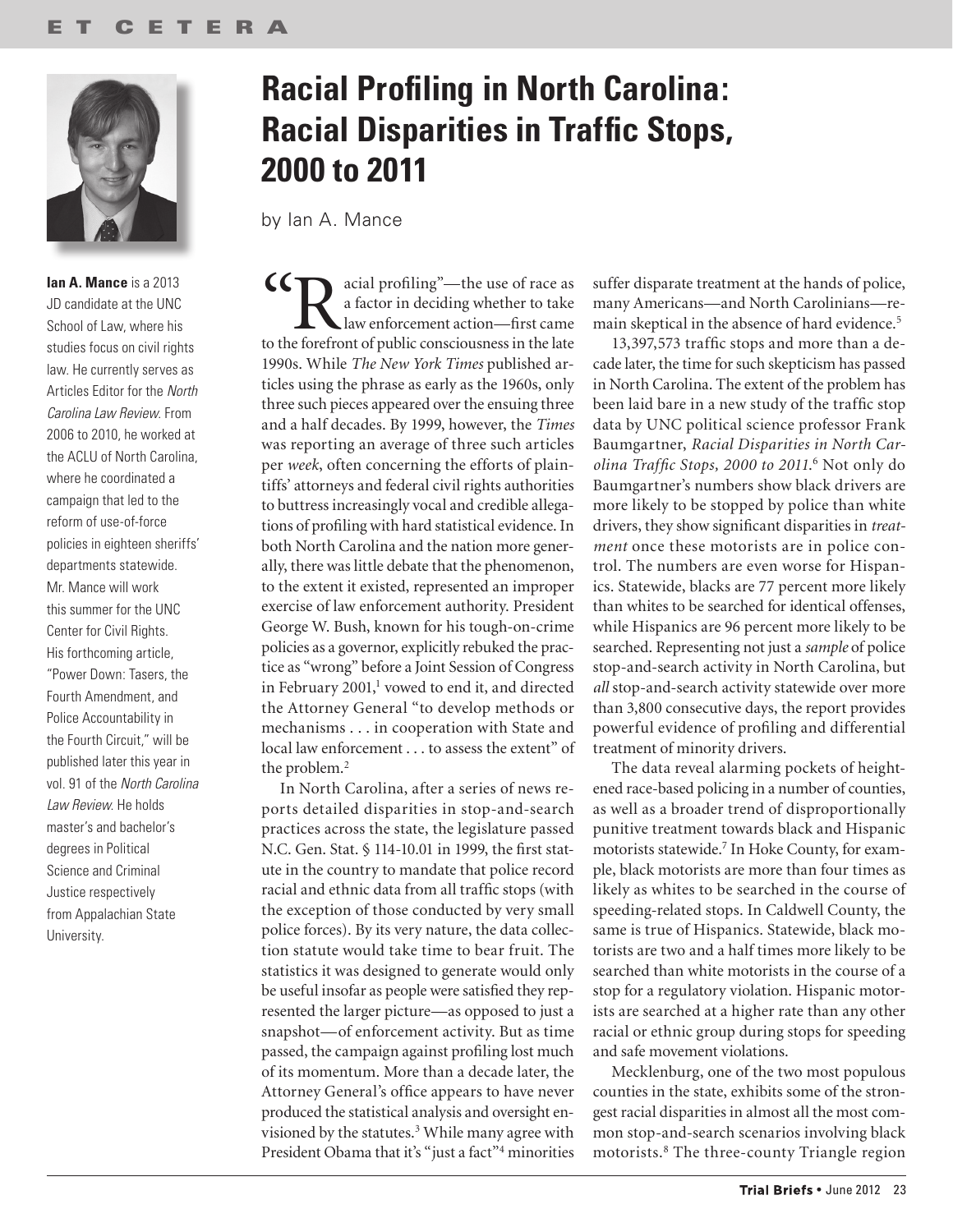shows large disparities in the treatment of black and Hispanic drivers. Blacks in Durham County, for example, are 162 percent more likely than whites to be searched during stops for seat belt violations. Hispanics in Wake are 107 percent more likely to be searched if stopped for a stop sign violation. Orange County shows alarming treatment towards both blacks and Hispanics.<sup>9</sup>

Cabarrus County is another stand out. With respect to black motorists, Cabarrus ranks first out of 100 counties on four of ten racial profiling indicators, and among the top five in several other categories. For Hispanic drivers, Cabarrus ranks among the top ten counties in eight of ten statistical categories. This is no statistical artifact: with 641,959 combined stops between its various agencies, Cabarrus County posted some of the highest stop numbers in the state.

In Cabarrus and elsewhere, the greatest racial disparities relate to minor offenses for which officers are afforded the most enforcement discretion— a pattern highly suggestive of pretext. This statistical evidence strongly indicates the sort of "racial profiling" that so concerned Justice O'Connor in *Atwater v. City of Lago Vista*— that in which an allegation of "a relatively minor traffic infraction . . . serve[s] as an excuse for stopping and harassing an individual."10

Because vehicular searches are typically only litigated in criminal cases where contraband has already been discovered, it is easy to lose sight of the fact that most people who are searched are not guilty of anything (beyond, perhaps, the alleged traffic infraction for which they were pulled). But Baumgartner's study also demonstrates that even when vehicle searches *do* turn up contraband, blacks are more likely to be arrested, regardless of whether the evidence involves guns, drugs, or money. In fact, statewide, whites are twice as likely as blacks to be let off with a warning instead of being arrested when a vehicle search uncovers suspicious amounts of currency.

Of course, most searches turn up no such evidence. Nevertheless, tens of thousands of innocent people have been forced to experience the natural fear and uncertainty attendant upon any involuntary encounter with law enforcement. Many have been asked to bear the humiliation and sometimes physical consequences of invasive and unwarranted police conduct. Baumgartner's study shows that this burden falls disproportionately on minorities in North Carolina.

Lelynd Aytch Darkes has lived this disparity. The 19-year-old Raleigh native, a gregarious and friendly college student, has been the subject of four suspicious traffic stops by Wake County law enforcement officers in the last year and a half. In each stop, he says, he was forced to endure degrading public searches of both his person and car— sometimes while handcuffed or otherwise restrained, a number of them involving dogs. None of the stops and searches resulted in arrest or criminal conviction. "It's pretty common," says Lelynd,<sup>11</sup> who doubts his experiences would surprise "any black male living in downtown, south-side Raleigh." He insists he knows the difference between fair and biased policing. Since moving to Greensboro for college, he's been stopped twice and received citations, one for a broken head light and one for not wearing his seat belt. "But those were justified stops," he says. The officers in Greensboro, unlike those in Wake County, treated him with the same respect he showed them.

One afternoon in 2011, while driving in southern Wake County, Lelynd was stopped, restrained, and locked in the back of a police cruiser as officers conducted a warrantless search of his car. Finding nothing, the officers issued him a citation for an oversized license plate frame, the only reason they offered for pulling him over. Lelynd knew there was nothing wrong with his frame. When he arrived at his mother's house, she took a picture of it, which she later used to confront the district attorney handling the charge. "The guy looked at me," says Lelynd's mother,<sup>12</sup> Dr. Lynette Aytch, a former researcher at UNC-Chapel Hill and now a director at the National Center for Infants, Toddlers, and Families. "He said, 'I'm dismissing this, and I'd advise you to file an internal affairs complaint, because this is egregious.'" Aytch says she worries for Lelynd's safety each time he leaves the family house, located just a few blocks southeast of the State Capitol building, and fears that his simple presence in the neighborhood will draw the attention of police. "Living in southeast Raleigh, there's a lot of transition in the community. The police presence has significantly increased. . . . And that's a good thing. But I also sense that there's some real harassment going on."

The numbers support her suspicions. In Wake County, statistics are not available for license-plate frame-related offenses but do exist for the similarly minor offense of driving without a seat belt. These numbers, which include nearly 50,000 stops for seat belt offenses in Wake County alone, show black motorists like Lelynd are nearly three times as likely to be searched during such a stop as white drivers. This disparity is significantly higher than the known disparities in 1999 that helped prompt passage of the data collection bill.<sup>13</sup>

That Lelynd is a successful college student has done little, in his mother's view, to spare him from the indignities that appear to be a fact of life for many black men in the capital city. "This is happening to kids, young people, every day in our community," says Aytch. "I don't want my son to feel like he can't move around in his own community— in his own city— and feel safe. And I also don't want him to turn into some young angry black man that feels like everybody's out to get him."

For Lelynd, the prospect of police harassment has grown to loom large in dayto-day life. In another incident in 2011, he was driving alone and was pulled over a few minutes after leaving his family's home in downtown Raleigh. He'd spent the entire day with his mother before heading out that evening to a local skating rink. He made it only a few blocks before being pulled. An officer approached the vehicle quickly. "It happened really fast," says Lelynd. "He's yelling these commands at me. He grabs my arm, pulls me out of the car as if I was resisting. He was like, 'Show me your hands! Show me your hands!' He gets me in handcuffs, spreads my legs wide [so much that] I'm almost doing a split—patting me down all through my groin area, my butt. I said, 'Why did you pull me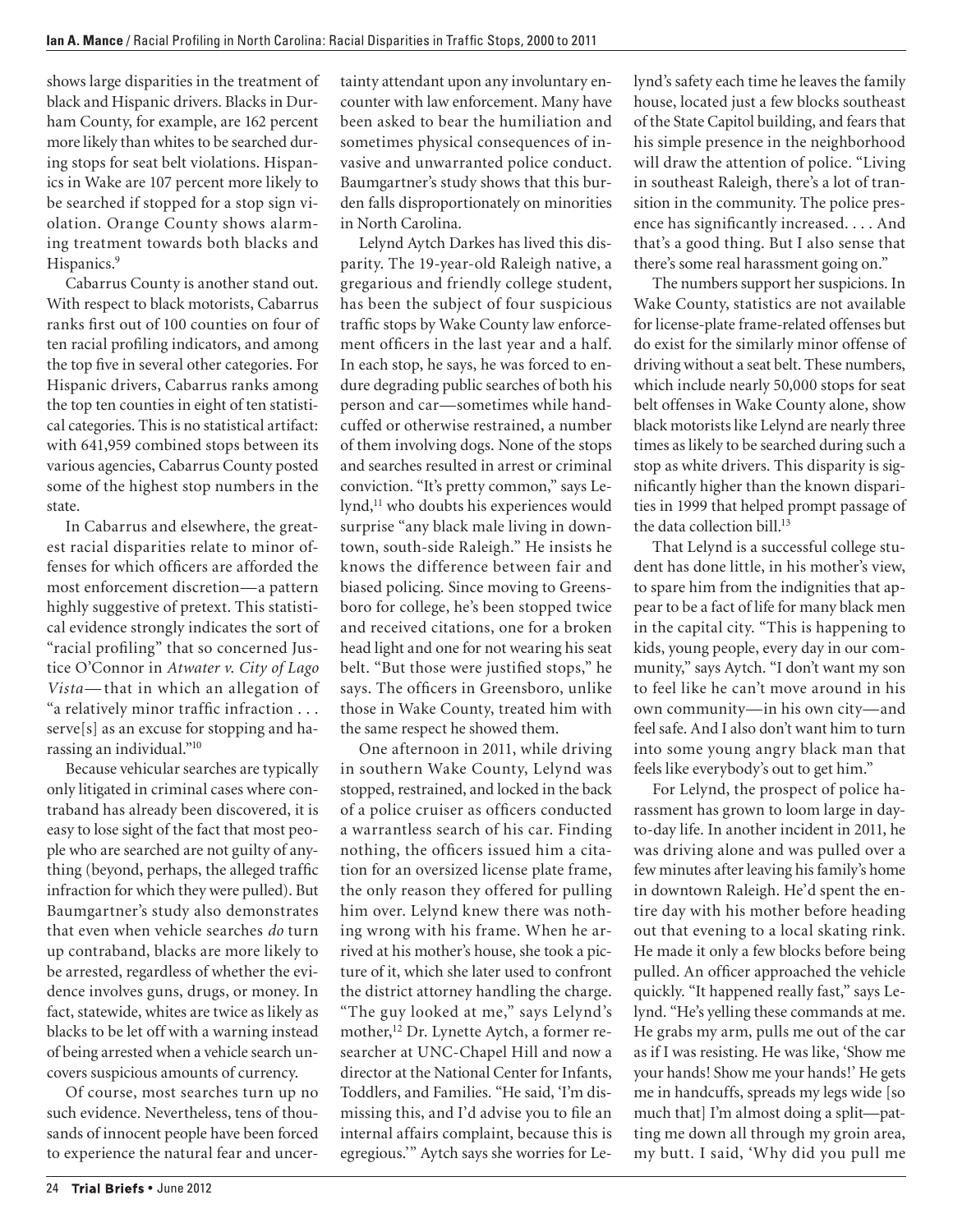over?' He said, 'I smelled marijuana.' I said, 'My windows are up.'" The officer didn't explain himself.

Lelynd's mother, Dr. Aytch, finds the officers' story incredible. "Lelynd had *just* left," she says. "He wasn't smoking marijuana. We'd been [together] all afternoon." Before long, says Lelynd, "there [were] like 5 or 6 cop cars behind my car, lights going. I'm sitting on the curb. I'm telling them, 'This is ridiculous.' After this, they call in . . . a dog. They let the dog get in my car and go crazy in my car, jumping over the seats, tearing my car apart." Lelynd complained about his treatment to the nearest officer: "He says, 'If you don't cooperate and shut up, we have enough to take you to jail.' I just couldn't believe it, because I knew they didn't." The officer then claimed he'd recovered a speck of marijuana in the car but declined to produce it. Lelynd was then uncuffed and told he was free to go. When he went to court, prosecutors dismissed the charge.

Lelynd never made it to the skating rink that night. "After that, I just went back home," he says. "I was shooken up pretty bad. I just felt like— I can't think of a word to describe it-I just felt like . . . *nothing*. I felt like a piece of [trash]. They were treating me like a criminal from the start and then making *jokes* [about it]. Every time a police gets behind me now, I almost have a heart attack." Aytch says the incident also left her shaken. "It's the kind of thing that just scares the life out of me," she says. She encountered Lelynd, curled up on the family couch, moments after the encounter. "He said, mom, 'It was just the most humiliating, frightening thing that has ever happened to me in my entire life.'"

"It was just devastating," says Aytch. "They gave him no [rational] explanation for *why* he was stopped. They put handcuffs on him and . . . pulled out all the seats in his car. And my sense is that the more Lelynd . . . gets stopped, the more the probability that it escalates. Because I'm sure it comes up. He's a kid that's been stopped by the police a bunch of times. So automatically, that puts into a police officer's mind this is potentially a dangerous kid, a dangerous person." As his mother, however, she says, she *knows* what the police refuse to accept: "Lelynd is a good kid. He's doing what he's supposed to be doing, and he was not engaged in any illegal activity."

Nevertheless, the problem persists. In fact, in the brief period between the time Lelynd agreed to speak about his experiences for this article in March 2012 and the time he sat down with this writer a week later, he was stopped once more by the Raleigh police. Pulled over as they left

the drive-thru of a Burger King, he and his friends were ordered out of their car and subjected to full body and vehicular searches before being told they were free to go. This was not the first time. As Lelynd puts it, he's now twice been detained and searched under suspicion of having "five black boys in a Nissan." As had happened on the previous occasion, numerous police cars responded to the scene. "The cops were just coming and coming and coming," he says. "The police officer who pulled me out of the car, he told me he pulled me over for the tint [on my windows], but he wanted to *search* me. So they searched. They didn't ask [my] permission. They didn't find anything in the car." The tint on the car, like his license plate frame before, was legal, and this time no citation was issued. Once again, after much delay and a very public search, he and his friends were free to go.

Reginald Woods, formerly of Durham, is another person who says he has endured the indignity of racial profiling and police misconduct. The 39-year-old former city employee was so traumatized by the experience of being pulled over by officers near Duke Hospital a few years ago that he packed his bags and moved to Burlington that very day, opting to commute to work rather than live in a city where he no longer felt safe. On the day of the incident, Mr. Woods says he was abiding by all traffic laws when he was blue-lighted near a gas station on Erwin Road in broad daylight. He says that from the moment he was approached, the officer seemed "aggressive." After running his license and discovering no issues, the officer returned to Woods' window, still appearing agitated. Woods started to reach for a cigarette to calm his nerves. He says he was particularly frustrated by the officer's repeated refusal to tell him *why* he had been pulled. "I go out and work every day. I pay my taxes. . . . I wanted to know why I was stopped."<sup>14</sup>

As he went to light his cigarette, Woods says the officer ordered him not to smoke. When he replied that smoking wasn't against any law, he says the officer "grabbed my left arm, which I had my lighter in, . . . and twisted my elbow through the window. I asked him what's his badge num-



 Lelynd Darkes and his allegedly "obscured" license plate, as it was on the day of his stop.

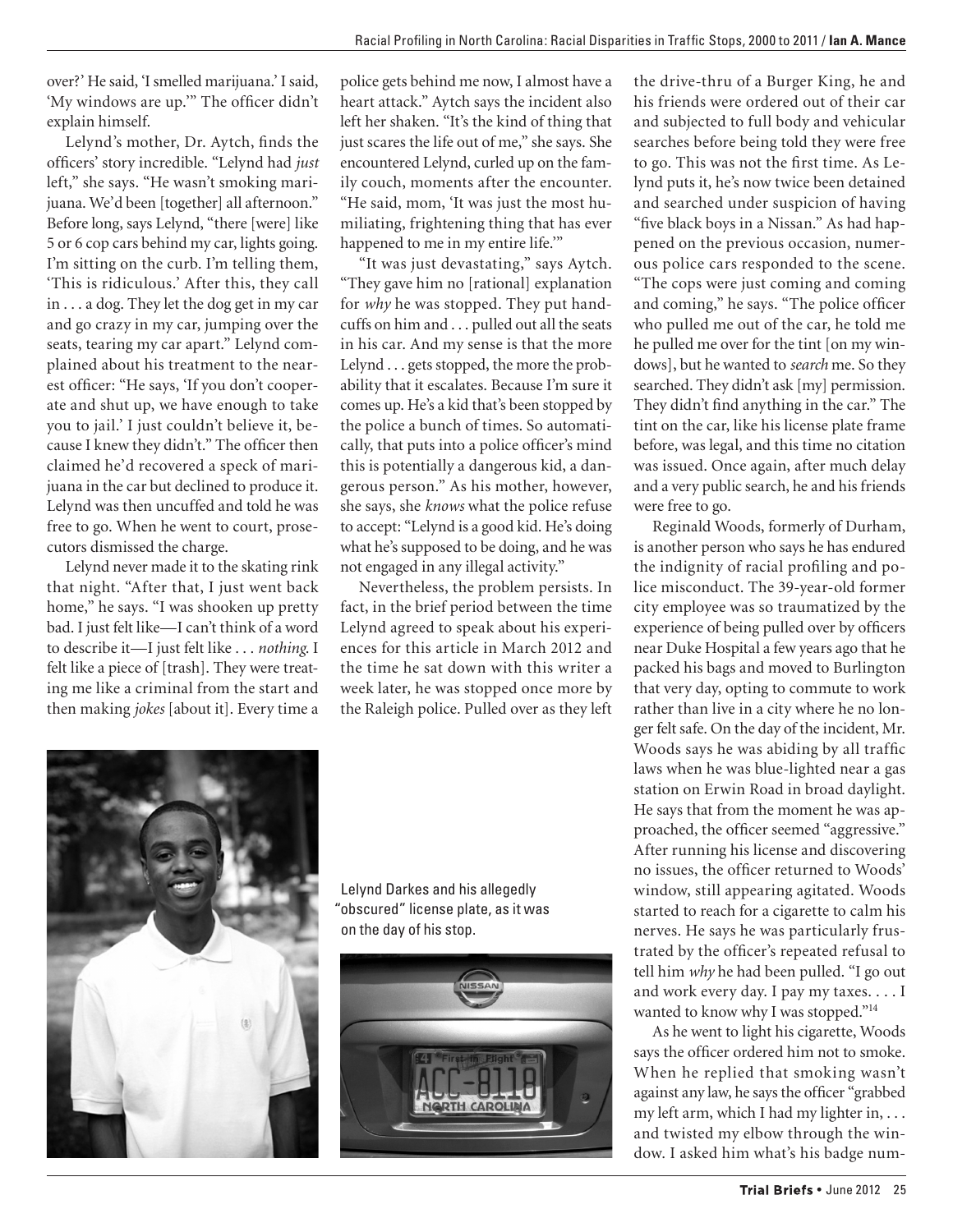ber . . . and [that's when] he hit me with the taser." Woods says the officer never warned him he would use force against him and that the sudden jolt of electricity caught him entirely by surprise, as he was still seated, trying to understand why he'd been stopped.

"When he tased me . . . I urinated all over myself," says Mr. Woods. He adds that his problems extended far beyond the embarrassing nature of the situation and the pain of the taser. "My whole left hand was numb, and for . . . a week or two after, the three fingers stayed numb on my left hand. I went and saw a nerve doctor because I was concerned about not being able to use my three fingers. I couldn't sleep. I've never had a problem with sleeping. I had to be put on sleeping pills and anti-depressants."

Mr. Woods says that after the officer tased him, "He took me out the truck and told me I was under arrest. I said, 'For what?' He said, 'Resisting arrest.'" The officers took him downtown before a skeptical magistrate, who released him on an unsecured \$500 bond. Woods showed up in court repeatedly to defend the charge, but each time, the officers would fail to show. When the court finally issued a subpoena, the officers appeared and claimed Woods had aroused their suspicion after emerging from a supposed "high crime area" on Crest Street, where he had just left his grandmother's home. Judge James T. Hill dismissed the case, finding the officers "had no reasonable suspicion"<sup>15</sup> to have stopped Woods in the first place.

Asked why he thinks this happened to him, Mr. Woods says, "I think I was being stereotyped because I was a black male." While the Durham Police Department refused to concede the stop was racially based, it ultimately did admit that Mr. Woods had been "stopped without cause"16 and found the officer's decision to arrest him had been "improper."17 Woods insists his treatment was consistent with what he perceives to be a pattern of harsh treatment towards African Americans by police in Durham. Professor Baumgartner's numbers, as well as others compiled by the NCAJ Task Force on Racial and Ethnic Bias in the Criminal Justice System, support his contention. "In Durham



Reginald Woods, standing in the spot where he was pulled over and assaulted by Durham police. (Photo: March 2012)

County, African Americans are nearly nine times more likely to be incarcerated . . . [as] Caucasians"<sup>18</sup>—the highest racial disparity among any of North Carolina's 100 counties.

The circumstances surrounding their encounters with police, when considered alongside Professor Baumgartner's statistics, strongly suggest that Lelynd Darkes and Reginald Woods would not have had to endure these indignities if their skin were a different color. While "the Constitution prohibits selective enforcement of the law based on considerations such as race,"19 nothing affirmatively prohibits law enforcement practices that disparately impact minority drivers. Racial profiling has long remained largely invulnerable to legal challenges due to the difficulty of establishing the requisite discriminatory *intent* for an Equal Protection challenge.<sup>20</sup> The oft-proposed End Racial Profiling Act, if passed, would provide that "[p]roof that the routine . . . activities of law enforcement agents in a jurisdiction have had a disparate impact on racial . . . minorities shall constitute prima facie evidence of a violation[.]"21 Its legislative prospects, however, have always been poor— although they may have been boosted a bit recently in the wake of the controversial Trayvon Martin case in Florida, which prompted Congress to hold its first hearing on racial profiling in years.<sup>22</sup>

As the law currently stands, "statistical proof normally must present a 'stark'

pattern to be accepted as the sole proof of discriminatory intent[.]"23 To surmount this high and ill-defined threshold, statistical evidence is usually combined with other evidence, such as the "absence [of] any legitimate justification for [a] stop,"24 to make out a case for profiling.<sup>25</sup> This strategy has had some success in both civil and criminal contexts, including here in North Carolina.26 As a number of courts have now observed: "Just because [an] official policy is to decry racial profiling . . . does not automatically mean that [police] are free from reproach: . . . 'What really matters, ultimately, is how official policies are interpreted and translated into actual practices . . . across the state and out on the road.'"27 Until now, however, attorneys in North Carolina have not had access to the kind of extensive statistical evidence of profiling as is presented in the Baumgartner study.

The newly available data may provide some prospect of relief for people like Lelynd Darkes and Reginald Woods, neither of whom brought suit against the officers who mistreated them. But Baumgartner's study reveals a problem that is simply too big to leave to the plaintiffs' bar. Addressing a problem of this magnitude will require action from the legislature and the attention of the governor. We now have incontrovertible evidence of severe racebased disparities in vehicular law enforcement. While the disparities are particularly pronounced in some counties, racial profiling continues unabated throughout North Carolina more than a decade after the legislature first brought attention to the problem. It is time for the state to move from study to action.

<sup>1.</sup> United States Department of Justice, *Fact Sheet: Racial Profiling*, June 17, 2003, http://www. justice.gov/opa/pr/ 2003/June/racial\_profiling\_fact \_sheet.pdf.

<sup>2.</sup> United States Department of Justice, Attorney General Racial Profiling News Conference (Transcript), March 1, 2001, available at http://www .justice.gov/archive/ag/speeches/2001/030101racialp rofconf.htm.

<sup>3.</sup> N.C.G.S. § 114-10(3) (2011) provides that the North Carolina Attorney General is to conduct "scientific study [and] analysis . . . from the information so collected . . . and to provide the Governor and the General Assembly with the information . . . biennially[.]"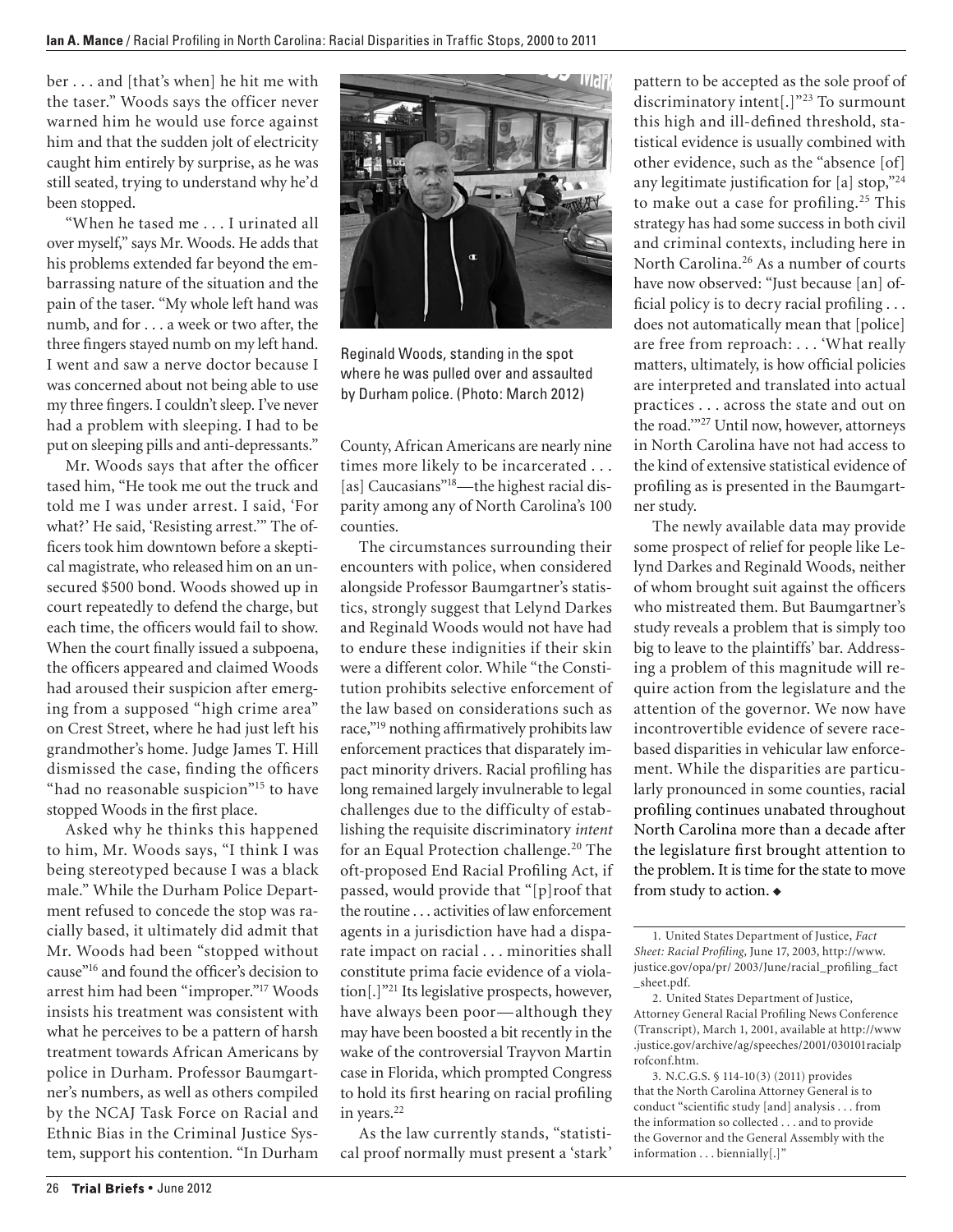4. The White House, Office of the Press Secretary, News Conference of President Obama, July 22, 2009, http://www.whitehouse.gov/the\_ press\_office/News-Conference-by-the-President -July-22-2009.

5. *See, e.g.*, Gallup, *Minority Rights and Relations Poll*, July 20, 2004, http://www.gallup.com/poll/ 12406/racial-profiling-seen-pervasive-unjust.aspx (finding that, while "a majority of black Americans (67%) feel racial profiling is widespread in traffic stops, a sentiment shared by nearly the same percentage of Hispanic Americans (63%)[,] . . . only half (50%) of non-Hispanic whites [agree]").

6. Professor Baumgartner's study was produced at the request of, and on the behalf of, the NCAJ and its Task Force on Racial and Ethnic Bias in the Criminal Justice System. The study's formal publication is forthcoming. Professor Baumgartner was assisted in his work by UNC graduate student Derek Epp.

7. Courts that have conducted inquiries into the relevant evidence have concluded that black motorists commit traffic offenses at a rate consistent with their representation in the overall driving population. *See, e.g.*, *State v. Soto*, 324 N.J. Super. 66, 70 & 74, 734 A.2d 350, 353 & 355 (Ch. Div. 1996) (noting that "the difference between the percentage of black violators and the percentage of black travelers from the surveys is statistically insignificant" and that "there is nothing in the literature . . . to support the theory that blacks drive differently from whites").

JUSTICE

8. Mecklenburg County has among the state's ten highest racial disparities in seven of the ten most common stop-search scenarios studied.

9. Blacks in Orange County are 193 percent more likely than whites to be searched when pulled for vehicle regulatory violations. Hispanics are 219 percent more likely to be searched during such stops.

10. 532 U.S. 318, 372 (2001) (O'Connor, dissenting).

11. Interview with Lelynd Aytch Darkes, March 8, 2012, in Raleigh, NC. All quotes are from this interview.

12. Interview with Dr. Lynette Aytch, March 2, 2012, in Durham, NC. All quotes are from this interview.

13. *See, e.g.*, Lynn Bonner, "Bill Probes Traffic Stops for Driving While Black," *News and Observer,*  February 18, 1999 (discussing near 2-to-1 disparity against black motorists for drug-related vehicular searches).

14. *See* Anne Blythe, "Tasered Man Asks for Review: Concerns Emerge About Officers' Use," *News & Observer*, January 30, 2009 (quoting Reginald Woods). All of the other Woods' quotes in this article are from a March 6, 2012 interview with the author in Durham, NC.

15. *Id*.

16. *See* Letter from Lieutenant P.B. Daye, Professional Standards Division, Durham Police Department, to Reginald Woods, September 9, 2009 (on file with author).

17. *Id.*

18. North Carolina Advocates for Justice Task Force on Racial and Ethnic Bias in the Criminal Justice System, Baumgartner Study, Executive Summary at 2 (summarizing data from the North Carolina Department of Corrections' Research and Planning Division).

19. *Whren v. United States*, 517 U.S. 806, 813 (1996).

20. *Washington v. Davis*, 426 U.S. 229, 242 (1976).

21. End Racial Profiling Act, S. 1670, 112th Cong. § 102(c) (2011).

22. *See* Kathleen Hunter, "Senator Targets Racial Profiling Amid Fla. Shooting Backlash," *Pittsburgh Post-Gazette*, March 28, 2012, http://www.post -gazette.com/stories/news/us/senator-targets-racial -profiling-amid-fla-shooting-backlash-628334.

23. *McCleskey v. Kemp*, 481 U.S. 279, 293 (1987) (quoting *Arlington Heights v. Metropolitan Housing Dev. Corp.,* 429 U.S. 252, 266 (1977)).

24. *Maryland State Conference of NAACP Branches v. Maryland State Police*, 454 F. Supp. 2d 339, 349 (D. Md. 2006).

25. *See e.g.*, *id.* at 350.

26. *See, e.g.*, *State v. Villeda*, 599 S.E.2d 62, 65–7 (N.C. App. 2004) (affirming dismissal of criminal case where defendant proffered "sufficient evidence to support a prima facie showing that Trooper . . . engaged in racial profiling").

27. *Chavez v. Illinois State Police*, 251 F.3d 612, 647 (7th Cir. 2001) (quoting *State v. Ballard*, 331 N.J.Super. 529, 752 A.2d 735, 744 (2000)).

**North Carolina Workers' Compensation Law**: *A Practical Guide to Success at EVERY STAGE OF A CLAIM,* 1<sup>st</sup> EDITION (2012)



### *PRE-SALE NOW AVAILABLE! CALL TODAY TO ORDER YOUR COPY!* **Call LexisNexis Toll-free 800.533.1637**

*North Carolina Workers' Compensation Law: A Practical Guide to Success at Every Stage of a Claim (1st edition, 2012)* is a must have reference guide for all North Carolina workers' compensation practitioners. This 21-chapter publication addresses the 2011 changes to the North Carolina Workers' Compensation Act and guides practitioners through all stages of a workers' compensation claim.

This workers' compensation manual does not merely recite the statue and case law – it provides in-depth analysis of legal issues and offers practical advice from experienced North Carolina workers' compensation practitioners on a wide range of topics including litigating injury by accident and occupational disease cases, fighting obstacles to appropriate medical compensation, handling death claims and third party actions, defining and proving disability, calculating average weekly wage, and much more.

The Executive Secretary, Deputy Commissioners, a Commissioner, and a Court of Appeals Judge also offer their practical tips for successfully litigating a North Carolina workers' compensation claim at every stage, including advice for filing motions with the Office of the Executive Secretary, representing clients in Form 23 and Form 24 proceedings, filing Expedited Medical Motions, litigating a case at the Deputy Commissioner Level, handling an appeal at the Full Commission level, and handling an appeal at the appellate court level.

This publication is edited by **Gina E. Cammarano** of *Farah & Cammarano, P.A.* and **Valerie A. Johnson** of *Copeley Johnson & Groninger, PLLC*, both of whom are North Carolina State Bar board certified workers' compensation specialists.